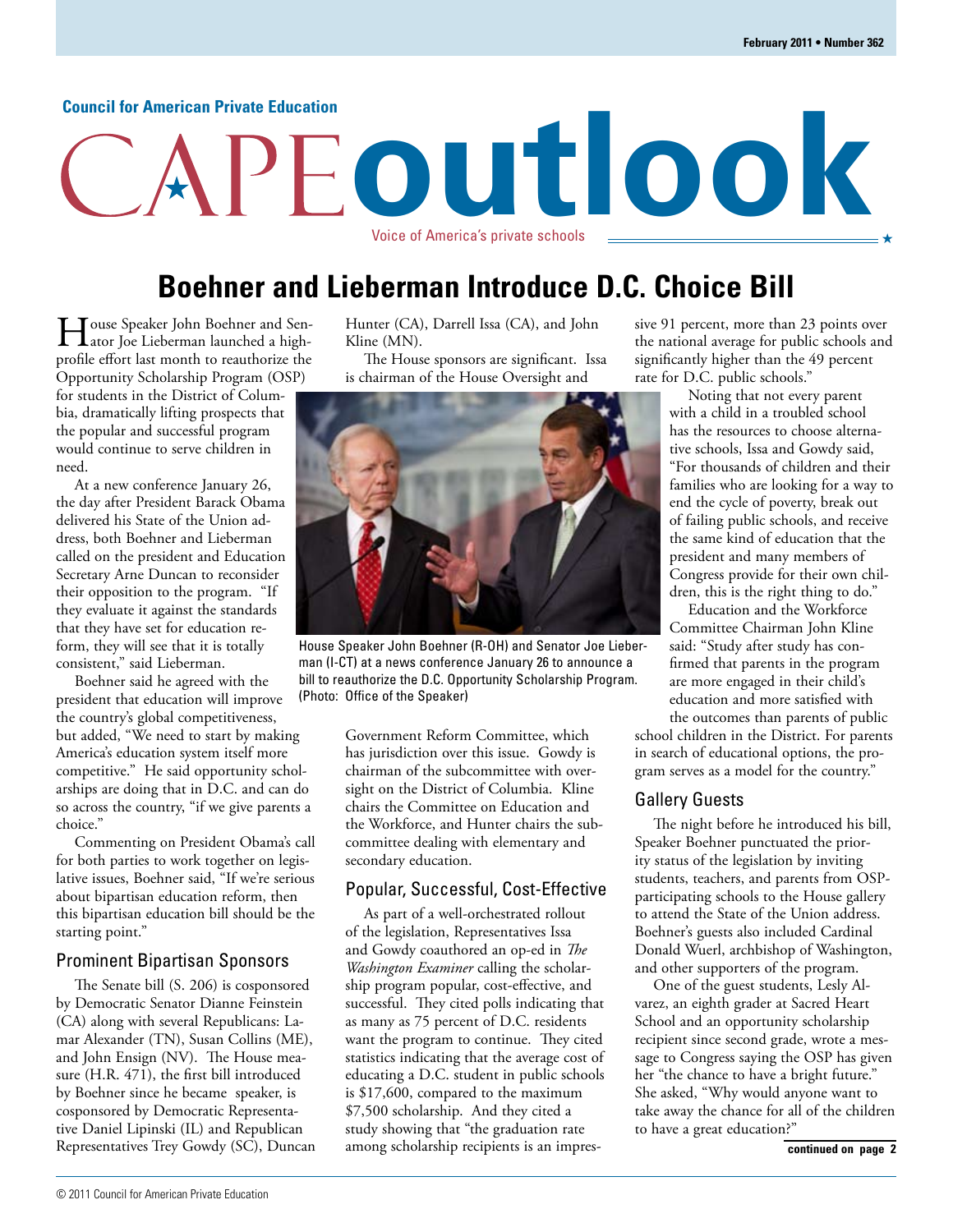# CAPE

**CAPE** member organizations: Agudath Israel of America

American Montessori Society

Association Montessori International–USA

Association of Christian Schools International

Association of Christian Teachers and Schools

Association of Waldorf Schools of N.A.

Christian Schools International

Evangelical Lutheran Church in America

Friends Council on Education

Lutheran Church–Missouri Synod

National Association of Episcopal Schools

National Association of Independent Schools

National Catholic Educational Association

National Christian School Association

Oral Roberts University Educational Fellowship

Seventh-day Adventist Board of Education

United States Conference of Catholic Bishops

Wisconsin Evangelical Lutheran Synod Schools

33 Affiliated State Organizations

a coalition of national associations serving private schools K-12 Executive Director: Joe McTighe

**Outlook is published monthly (September to June) by CAPE. An annual subscription is \$35. ISSN 0271-1451**

13017 Wisteria Drive #457 Germantown, MD 20874 (tel) 301-916-8460 (fax) 301-916-8485 (email) cape@capenet.org

#### **www.capenet.org**

The Opportunity Scholarship Program was established in 2004 with enough funds to provide about 1,700 students up to \$7,500 to attend religious and independent schools. Boehner helped shepherd the measure through the House at the time as chairman of the House Education and the Workforce Committee. But despite the program's popularity and success, Congress and the Obama administration agreed in 2009 to phase it out by preventing any new students from receiving scholarships.

**continued from page 1** despite the fact that "rigorous research showed encouraging progress in student achievement or that parents were overwhelmingly satisfied." Observing that "too many parents in the District still have little choice but to send their sons and daughters to failing schools," the Post asked, "If Congress is willing to give them an alternative, at no cost—in fact, at great benefit—to traditional and charter schools, what's the argument against?"

### Boehner's Determination

Boehner and his staff are determined to rein-

#### **Provisions**

The legislation introduced last month by Boehner and Lieberman would not only fund the OSP, but would also provide equal amounts of funding for D.C. public schools and D.C. public charter schools, a continuation of the three-sector approach found in the 2004 legislation.

The bill raises

the current \$7,500 cap on scholarships to \$8,000 per year for elementary school students and \$12,000 for high school students. Up to one percent of the funds may be used for tutoring services to students with special academic needs. The bill also provides for a rigorous evaluation of the program by measuring parental satisfaction and school safety, and by comparing the academic performance, dropout rates, graduation rates, and college admission rates of scholarship users and public school students. Participating schools are required to administer a national norm-referenced test in reading and math to scholarship students and to report the results to parents and the Institute of Education Sciences.

The scholarships are only awarded to students who reside in the District of Columbia and whose families have incomes of up to 185 percent of the federal poverty line.

#### Washington Post Editorial

Within days of the bill's introduction, *The Washington Post* published a powerful editorial supporting the measure. The Post said the program "should be judged by the only criterion that matters: whether it helps children." The editorial noted that the program "fell victim to ideology" and "opposition from teachers unions"



House Speaker John Boehner poses with parents, students, and supporters of the D.C. Opportunity Scholarship Program whom he invited to the State of the Union address January 25. (Photo: Office of the Speaker)

state the program. Given the speaker's deep personal commitment and the backing of key Republican leaders, the bill seems almost certain to pass the House. It could also play a role in a broader bipartisan compromise with the Senate and the administration on any number of policy issues. The bottom line is that the bill's prospects

for enactment have risen dramatically with the speaker's resolute involvement.

At his news conference, Boehner noted that the country already has competition and parent choice in higher education. Pell grants allow low-income families to use "federal funds to choose a college or university that best fits their child's needs," he said. "There's only one program in America where the federal government allows parents from lower-income families to choose the schools that are best for their children, and it's right here in D.C." Boehner went on to say that the D.C. program "provides a model that I believe can work well in other communities around the nation—it should be expanded, not ended."

Boehner called on the Obama administration to "assure the children, teachers, and parents of this city that this successful program will be allowed to continue, and work with us to make it a model for similar programs throughout our country."

The speaker's plea was echoed by Senator Lieberman: "To me, the opportunity scholarship program is a civil rights program, because making the promise of a good education available to all of our children today really is the front lines of the civil rights movement." He asked the president "to take another look" at the program.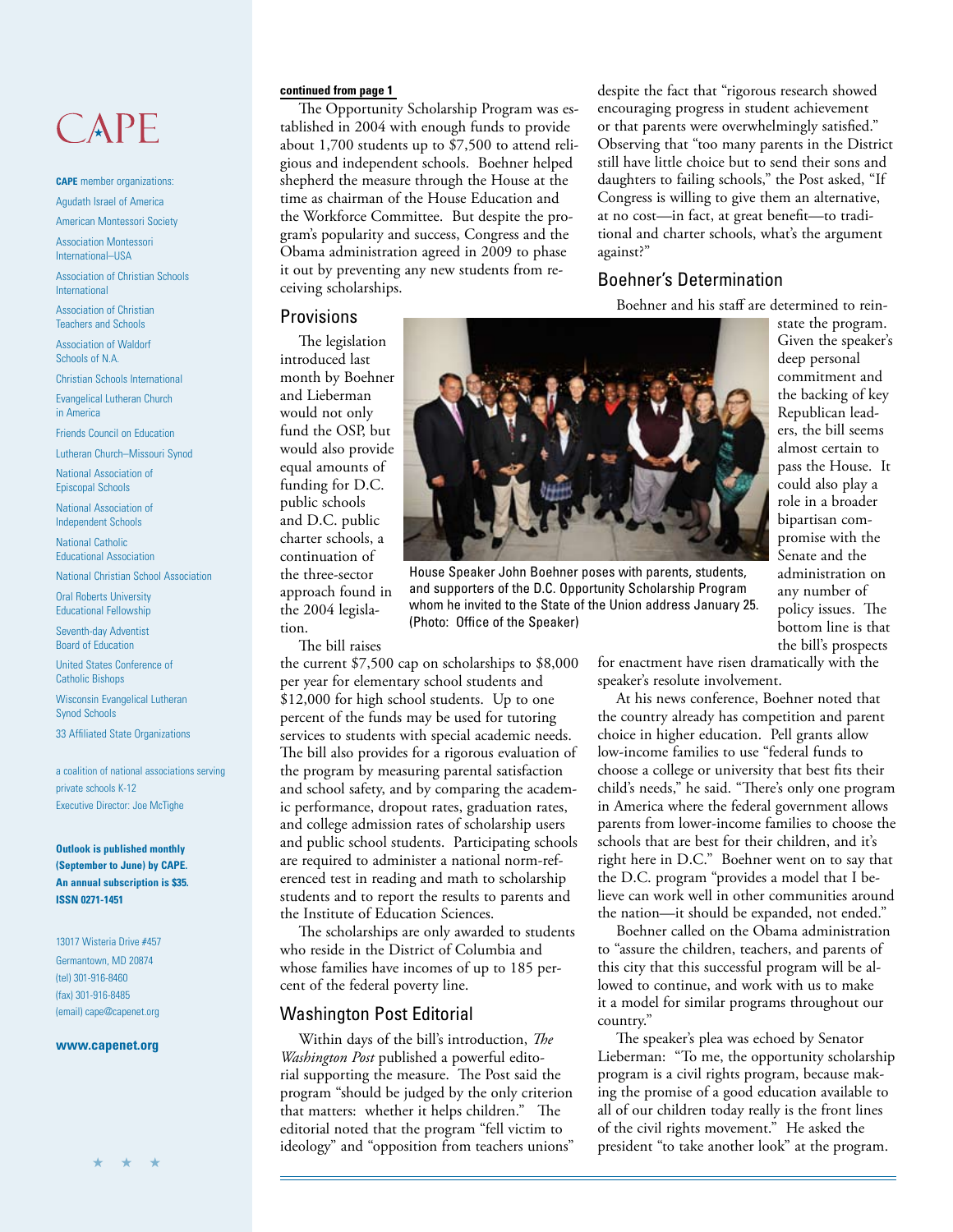### **Research Demonstrates Benefits of School Choice**

The first-ever National School Choice Week (January 23-29) brought a host of celebratory events to cities across the country, including the nation's capital. One highlight in Washington was a forum January 26 sponsored by the Heritage Foundation and the Alliance for [School Choice. Titled "The Truth About School](http://www.heritage.org/Events/2011/01/School-Choice)  Choice: Research, Trends and More," the event featured noted education researcher Dr. Patrick Wolf, a professor in the Department of Education Reform at the University of Arkansas.

Wolf reviewed the research related to school

choice and came up with several salient findings. The first is that voucher programs overwhelmingly serve disadvantaged students. Of the nine tax-credit scholarship programs across the country (three in Arizona, and one each in Florida, Georgia, Indiana, Iowa, Pennsylvania, and Rhode Island), eight are means-



Dr. Patrick Wolf speaks at the Heritage Foundation January 26, as moderator Lindsey Burke from Heritage looks on. (Photo: Charlie Geer for the Heritage Foundation)

tested and the ninth is limited to students with disabilities. And among the 10 governmentfunded voucher programs, five focus on students with disabilities (Florida, Georgia, Ohio, Oklahoma, Utah), four are means-tested (Cleveland, District of Columbia, Milwaukee, and New Orleans), and one is limited to students from public schools that are in need of improvement (Ohio). "At least 38 percent of students served by government voucher programs have disabilities, compared to 15 percent of public school students," Wolf reported.

He drilled down even further in analyzing the recipients of scholarships in the D.C. program. Ninety percent were African American and 9 percent Hispanic, with an average family income of \$17,356. And as for the program's success, it managed to boost high school graduation rates by 21 percentage points, with scholarship users graduating at a rate of 91 percent, compared to 70 percent for the control group.

#### Positive Competitive Effect

On the question of whether voucher programs have a positive competitive effect on the achievement of students in traditional public schools, Wolf reported results from 14 studies. Six of them found that programs in Florida had positive competitive effects, and the same was

true for five studies on the voucher program in Milwaukee. Three studies of programs in other jurisdictions yielded either positive or no effects.

Wolf also explored the benefits of school choice on parents and found, not surprisingly, that "voucher programs increase parental satisfaction with schools." Parents are particularly happy with "curriculum, safety, parent-teacher relations, academics, and religion." In the District of Columbia, 78 percent of voucher parents graded their schools A or B after four years of participating in the program.

> And it turns out that students, schools, and families aren't the only beneficiaries of school choice. States and localities benefit as well. "Vouchers cost states 30 to 50 percent of regular per-pupil funding," reported Wolf, and "with no capital costs."

Choice programs also advance civic values, with studies showing strong evi-

dence that choice schools are better at promoting political tolerance, voluntarism, and political knowledge than traditional schools.

Wolf summarized his findings this way: "Choice programs disproportionately serve disadvantaged students. They deliver a variety of educational benefits to students under most circumstances. They tend to spur affected public schools to improve. Parents love them. They deliver education more efficiently and tend to enhance and not undermine the public purposes of education." Not a bad set of outcomes for any education reform initiative.

#### School Choice Yearbook

Another speaker at the forum, Andrew Campanella, editor of the *School Choice Yearbook*, provided an insider's preview of the upcoming 2010-11 edition. The statistics are eye-opening. Across the country, 20 government-established private school choice programs currently exist, including 11 voucher programs and nine taxcredit scholarship programs. Six of the voucher programs focus on students with special needs, as does one of the tax-credit scholarship programs.

The number of students enrolled in all choice programs has grown by leaps and bounds over the past 10 years from 29,000 students in 2000 to over 190,000 today.

## **NAEP Science**

★ ★ ★

Twenty-nine percent of eighthgrade students in public schools scored at or above the "proficient" level in science, compared to 44 percent of private school students. At the fourth-grade level. the share of students designated proficient on the 2009 National Assessment of Educational Progress (NAEP) was 32 percent for public schools and 48 percent for private schools.

When the NAEP science re[port was released January 25,](http://nces.ed.gov/pubsearch/pubsinfo.asp?pubid=2011451)  U.S. Secretary of Education Arne Duncan said the results "show that our nation's students aren't learning at a rate that will maintain America's role as an international leader in the sciences." He added, "Our nation's long-term economic prosperity depends on providing a world-class education to all students, especially in mathematics and science."

Besides reporting the percentage of students at or above certain levels of performance, the NAEP report also provides scores on a scale of 0 to 300, with a mean of 150. According to the NAEP report, at grade 4, "The average science score for students attending public schools (91 percent of fourth-graders) was 14 points lower than the overall score for students attending private schools." The score for public school students was 149, while private school students scored 163.

At grade eight, the average score for private school students (164) was also higher than that of public school students (149).

In remarks at the release of the report, Jack Buckley commissioner at the National Center for Education Statistics, said the 2009 assessment "was based on a new framework that emphasized four science practices: identifying science principles, using science principles, using scientific inquiry, and using technological design." The framework covers life science, physical science, and Earth and space sciences.

★ ★ ★